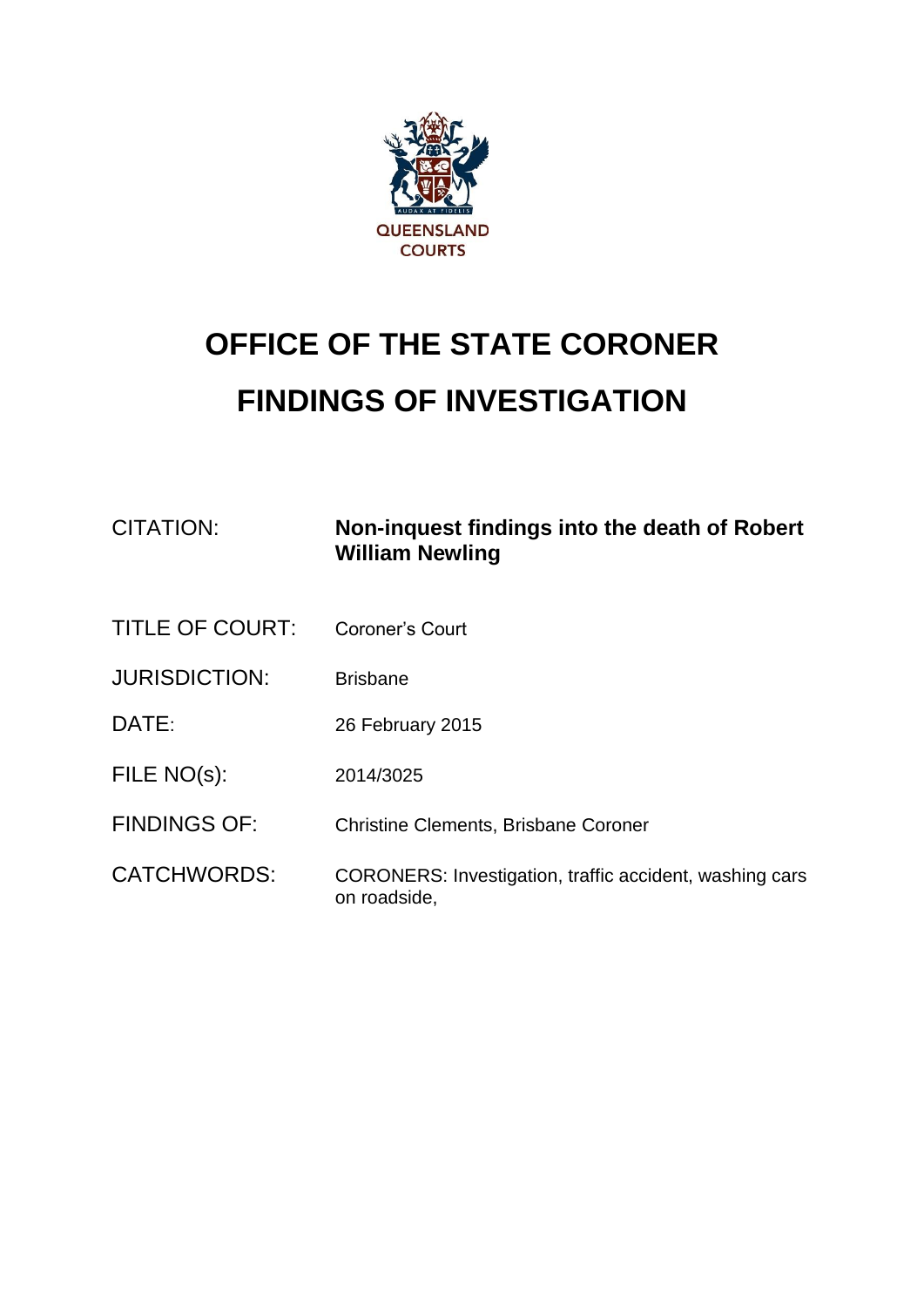Robert William Newling lived at Miles Street, Hawthorne in Queensland. He died on the 20 August 2014 at Riding Road, Hawthorne in Queensland. He died as a result of a chest injury sustained in a motor vehicle collision in which he was the pedestrian. He was 58 years of age at the time of his death.

## **Investigation**

Robert Newling's wife, Saleshni, informed police that her husband had operated his own car washing business for the preceding eight years. At the time he sustained fatal injury Mr Newling was washing vehicles for Harcourts Real Estate located at 182 Riding Road, Balmoral. The principal of that business, John McLeod, confirmed Mr Newling was employed as a contractor and had washed cars over an eight year period. He also washed other vehicles at other real estate offices and businesses.

The incident which caused Mr Newling's death was investigated by the Forensic Crash Unit and a report was prepared for the coroner. It was established that the incident occurred at about 1.45pm on the 20 August 2014 immediately outside the Harcourts real estate business. Riding Road at Balmoral is a very busy two lane road with residential housing, schools and commercial properties along its entire length. There are two travel lanes with parking/bicycle lanes either side of the travel lanes.

The speed limit along the road is 60 kilometres/hour at the scene of the incident.

The incident occurred while Mr Newling was washing two cars which were parked at the kerb on the road surface of Riding Road, immediately outside the real estate office. Mr Newling was hit by a 2007 Toyota Corolla Ascent hatchback vehicle. The vehicle was registered in Queensland with registration number 749KKH. At the time it was driven by 70 year old driver.

The driver was travelling north when her vehicle struck Mr Newling whilst he was on the road surface. It cannot be established exactly where the car came into contact with Mr Newling. However, he was on the road surface performing car washing at the time the incident occurred. It cannot be determined whether he was entirely within the parking/bicycle lane or whether he was partially or wholly on the northbound travel lane itself.

What is apparent is that the driver did not see him prior to the collision. Although he was wearing a fluorescent safety vest, no-one could say whether or not he was standing upright or possibly squatting down attending to tyres at the time of impact.

The police observations noted that the presence of mature trees on both sides of the road created a very dappled effect on the road surface which would have made it more difficult to observe a person.

The driver provided her version to police at the scene. She was travelling to the dentist. There was an oncoming vehicle and she was conscious that she needed to manoeuvre her vehicle between that oncoming vehicle and the vehicles parked on her left hand side.

She believed she collected the edge of the mirror on the outside mirror of the oncoming vehicle and then she 'just lost it'. She could not describe exactly what had occurred.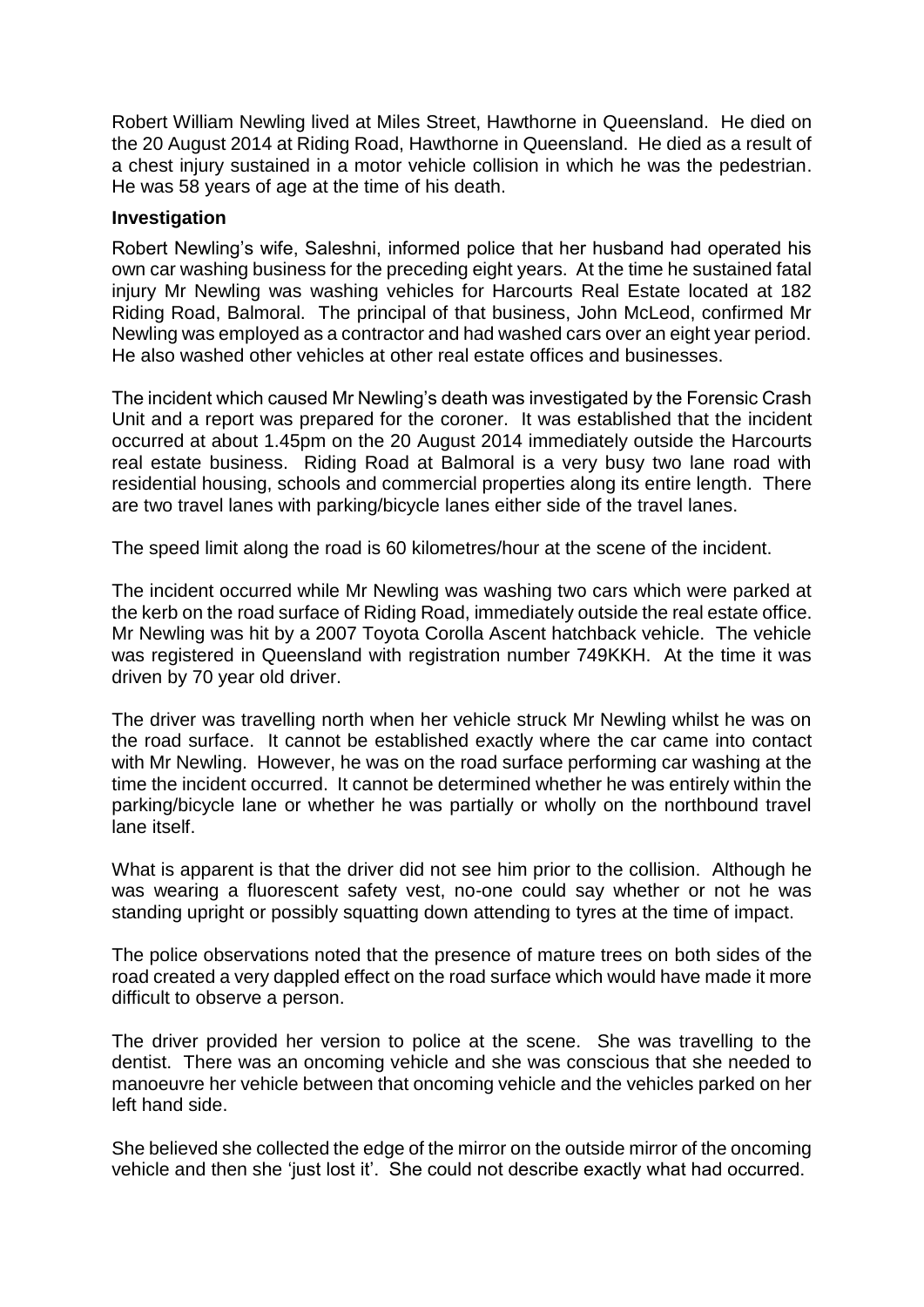What is indisputable is that she collided with Mr Newling before then making a glancing blow to one of two Harcourt vehicles parked on Riding Road. Only minor damage was sustained by both her vehicle and the Harcourt vehicle parked on Riding Road.

Police investigation considered two possibilities. The first was that she was commencing to proceed at an angle towards the parked vehicles after she became concerned about the closeness of the oncoming vehicle. In this scenario it was inevitable that she would have collided with the parked car that she hit irrespective of whether or not she had first hit Mr Newling.

The second alternative was that she was travelling parallel to the parked vehicles but came into contact with Mr Newling. That contact may have applied sufficient drag force on the side of the car to pull her into the left hand side, causing it to sideswipe the parked Harcourt vehicle.

The police noted there was no suggestion that the vehicle Mr Newling was washing had a door opened at the time (although witnesses had seen him perform his car washing in such a manner on previous occasions).

It is also noted that a fully opened door from the parked vehicle would extend out past the fog line into the travel lane.

Police excluded the possibility of any failure of any vehicle that could have caused or contributed to the incident. Likewise, the road surface was not relevant. The presence of shadow created by mature trees was likely to have reduced the visibility of pedestrians in the vicinity of parked cars along the road.

There was no direct evidence of the course of travel as there was no witness preceding behind her.

However, a Mr Bridges was proceeding in the opposite direction in a concrete mixer truck. He saw the small silver sedan sideswipe a car and saw Mr Newling's body fly up into the air near the rear of that vehicle. He immediately stopped and rendered assistance.

There was no evidence to suggest the driver was travelling at excessive speed.

It was clear, however, that she did not see Mr Newling prior to the impact occurring.

The primary factor in the collision occurring was that Mr Newling was conducting his business on a roadway which placed him at great risk. Tragically, this dangerous situation led to his death.

There was conflicting information as to whether or not it was his choice or the real estate business' preference that he wash the cars on the roadway. There was the potential option for him to perform his tasks behind the real estate business which would have been completely off the road surface.

It is also noted that the police provided information confirming that no application to